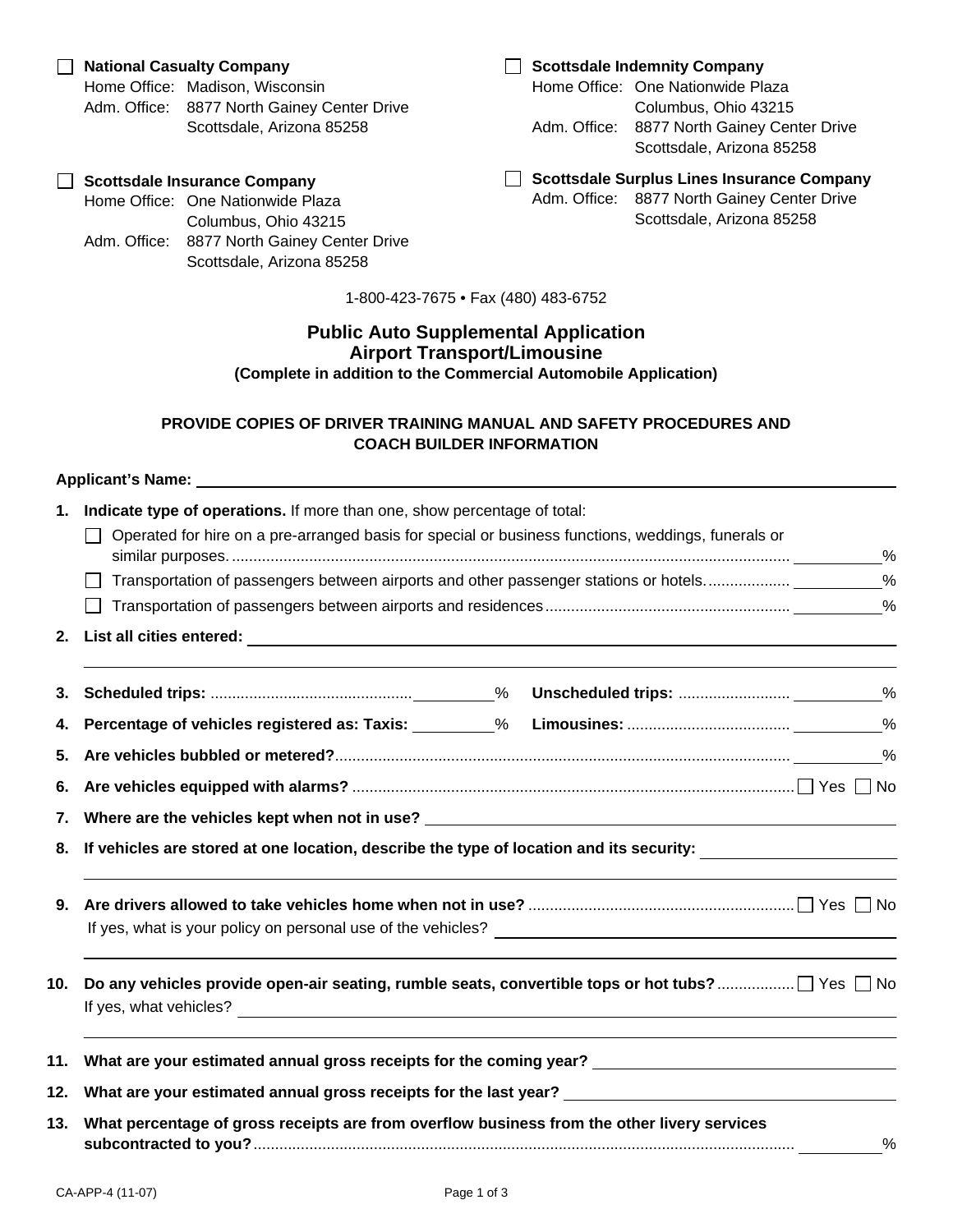| 14. Do you plan on expanding your operation or adding additional vehicles during the coming year? $\Box$ Yes $\Box$ No |  |
|------------------------------------------------------------------------------------------------------------------------|--|
| If yes, explain:                                                                                                       |  |

| If yes, explain the type of operation and where it is insured: |  |
|----------------------------------------------------------------|--|

# **16. Does the applicant ever lease, rent or borrow vehicles from others?** ................................................ Yes No

If yes, indicate the number of vehicles and complete the Hired & Non-owned Supplemental Application.

|                                 | <b>Lease from Others</b> |  | <b>Rent from Others</b> |                                                                              | <b>Borrow from Others</b> |  |
|---------------------------------|--------------------------|--|-------------------------|------------------------------------------------------------------------------|---------------------------|--|
|                                 | No. of Units             |  |                         | Seating Capacity No. of Units Seating Capacity No. of Units Seating Capacity |                           |  |
| With<br><b>Driver</b>           |                          |  |                         |                                                                              |                           |  |
| <b>Without</b><br><b>Driver</b> |                          |  |                         |                                                                              |                           |  |

**17. Does the applicant ever lease, rent or loan vehicles to others?** ......................................................... Yes No

|                          | <b>Lease from Others</b> |  | <b>Rent from Others</b> |                                                                                           | <b>Borrow from Others</b> |  |
|--------------------------|--------------------------|--|-------------------------|-------------------------------------------------------------------------------------------|---------------------------|--|
|                          |                          |  |                         | No. of Units Seating Capacity No. of Units Seating Capacity No. of Units Seating Capacity |                           |  |
| With<br><b>Driver</b>    |                          |  |                         |                                                                                           |                           |  |
| Without<br><b>Driver</b> |                          |  |                         |                                                                                           |                           |  |

### **DRIVER INFORMATION**

|                   | 18. Identify the types of special driver training programs that your drivers receive: |                                                      |                                                                                                                        |                                             |  |  |
|-------------------|---------------------------------------------------------------------------------------|------------------------------------------------------|------------------------------------------------------------------------------------------------------------------------|---------------------------------------------|--|--|
|                   | $\Box$ CPR                                                                            | $\Box$                                               | Defensive driving □ Emergency vehicle evacuation                                                                       |                                             |  |  |
|                   |                                                                                       |                                                      | General driver orientation $\Box$ Human relations skills $\Box$ Passenger assistance training $\Box$ Primary first aid |                                             |  |  |
|                   | 19. What method is used when hiring a new driver?                                     |                                                      |                                                                                                                        |                                             |  |  |
|                   | $\perp$                                                                               | Background check □ Review of MVR prior to employment |                                                                                                                        | $\Box$ Road test $\Box$ Written application |  |  |
|                   |                                                                                       |                                                      |                                                                                                                        |                                             |  |  |
|                   |                                                                                       |                                                      |                                                                                                                        |                                             |  |  |
| If yes, how long? |                                                                                       |                                                      |                                                                                                                        |                                             |  |  |
|                   |                                                                                       |                                                      |                                                                                                                        |                                             |  |  |
|                   |                                                                                       |                                                      | 23. How many part-time/seasonal drivers do you have? ____________________________                                      |                                             |  |  |
|                   |                                                                                       |                                                      |                                                                                                                        | No.                                         |  |  |